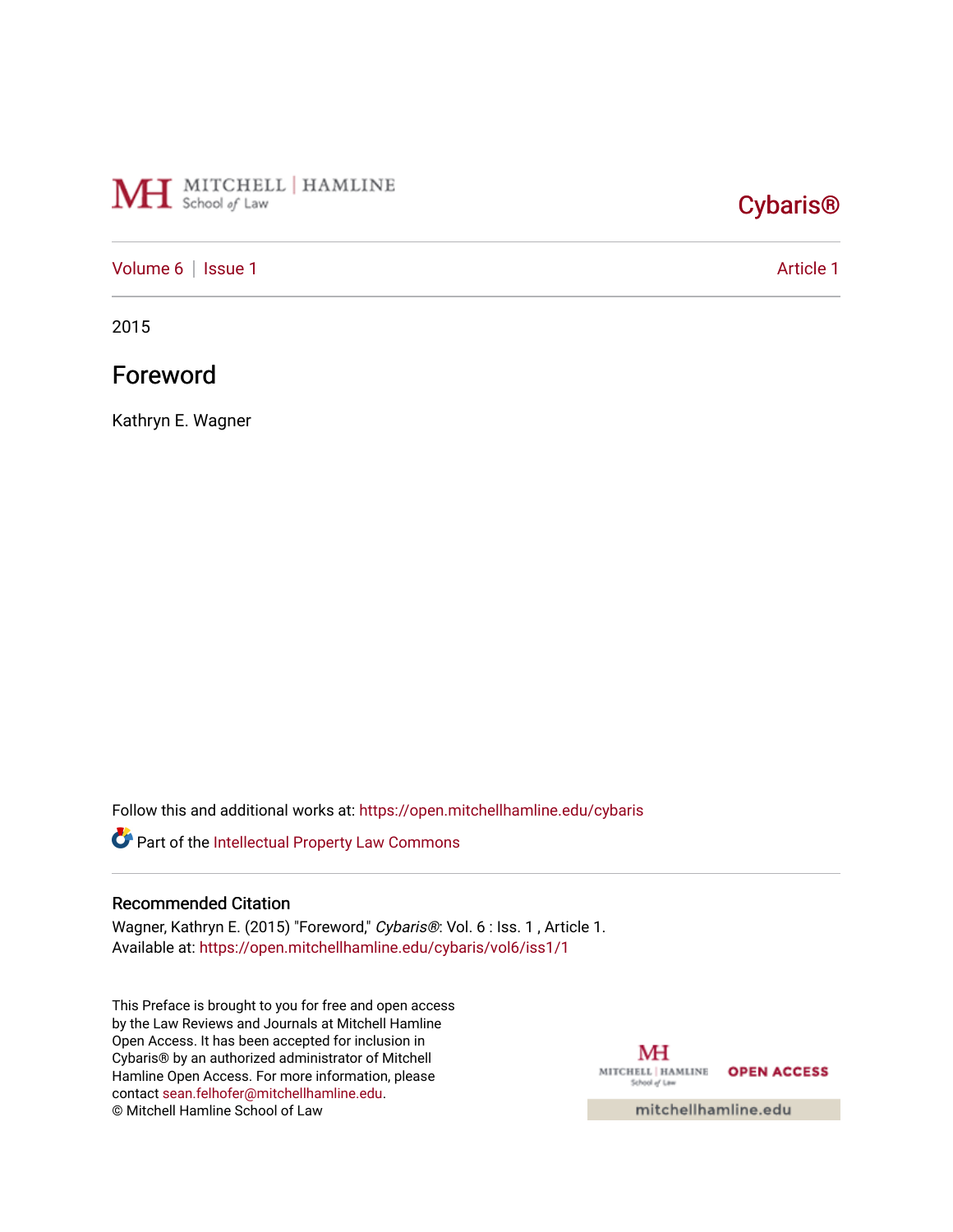

## Volume 6 | Number 1 | Spring 2015



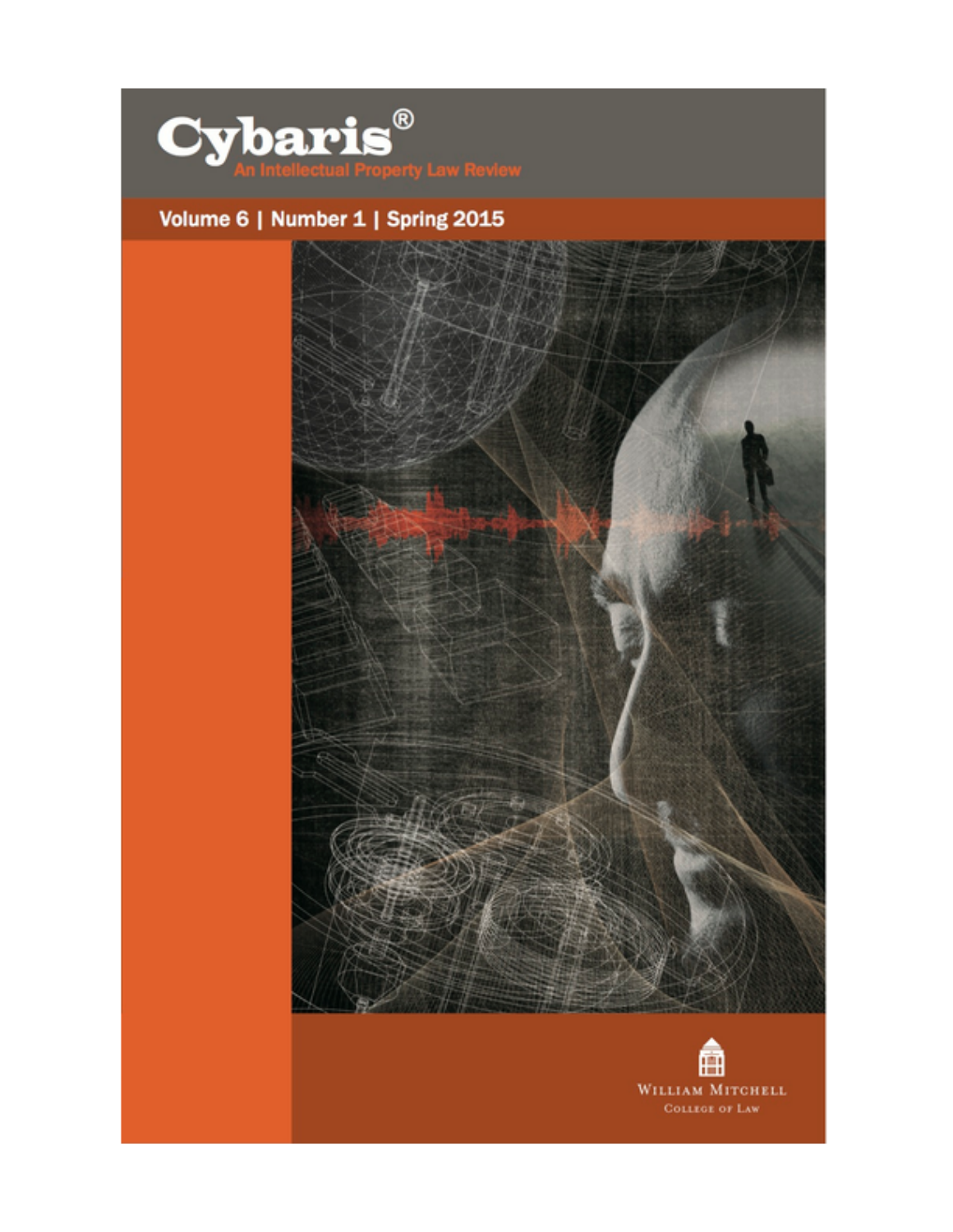#### FOREWORD

#### KATHRYN E. WAGNER<sup>1</sup>

Rapidly developing technologies over the past twenty years have increased both the demand for and the easy access to copyrighted works. While increased demand and access should be beneficial for both creators and users of these works, such easy access has led to the creators' contributions being devalued under the guise of the public good. This access defies the traditional paradigm of permissions and licenses mandated under the Copyright Act. Instead, such access has bred a culture that expects immediate, free access to the works. At Volunteer Lawyers for the Arts in New York, we witness firsthand the hardships that individual creators face in order to exploit their works and support their artistic endeavors. For many, the current copyright regime gives no practical answer.

With an active debate brewing as to whom the Copyright Act should serve, law must follow and lawmakers should seek new legal structures to manage the changing landscape. Beginning in 2013, the Copyright Register, Maria A. Pallante, called to update the U.S. Copyright Law and urged Congress to make it more functional in the 21<sup>st</sup> century.<sup>2</sup> Emphasizing the need to serve the public interest, the Register has stated that Congress has a duty to provide for authors, as part of the public, and should focus on the creators needs:

<sup>&</sup>lt;sup>1</sup> Kathryn E. Wagner is Executive Director of Volunteer Lawyers for the Arts (VLA). Prior to joining VLA, Ms. Wagner was Vice President and Counsel for the National Music Publishers' Association, serving as a legal advisor for the litigation and policy initiatives of the association. She practiced in the litigation group at Pryor Cashman LLP, specializing in intellectual property and complex business transactions. She holds a law degree from Tulane University, where she served as editor-in-chief of the Tulane Journal of International and Comparative Law. Ms. Wagner would like to thank Inbal Golany, VLA legal fellow, for her assistance with this piece.

<sup>2</sup> Maria A. Pallante, *The Next Great Copyright Act*, 36 COLUM. J. LAW & ARTS 315, 324 (2013).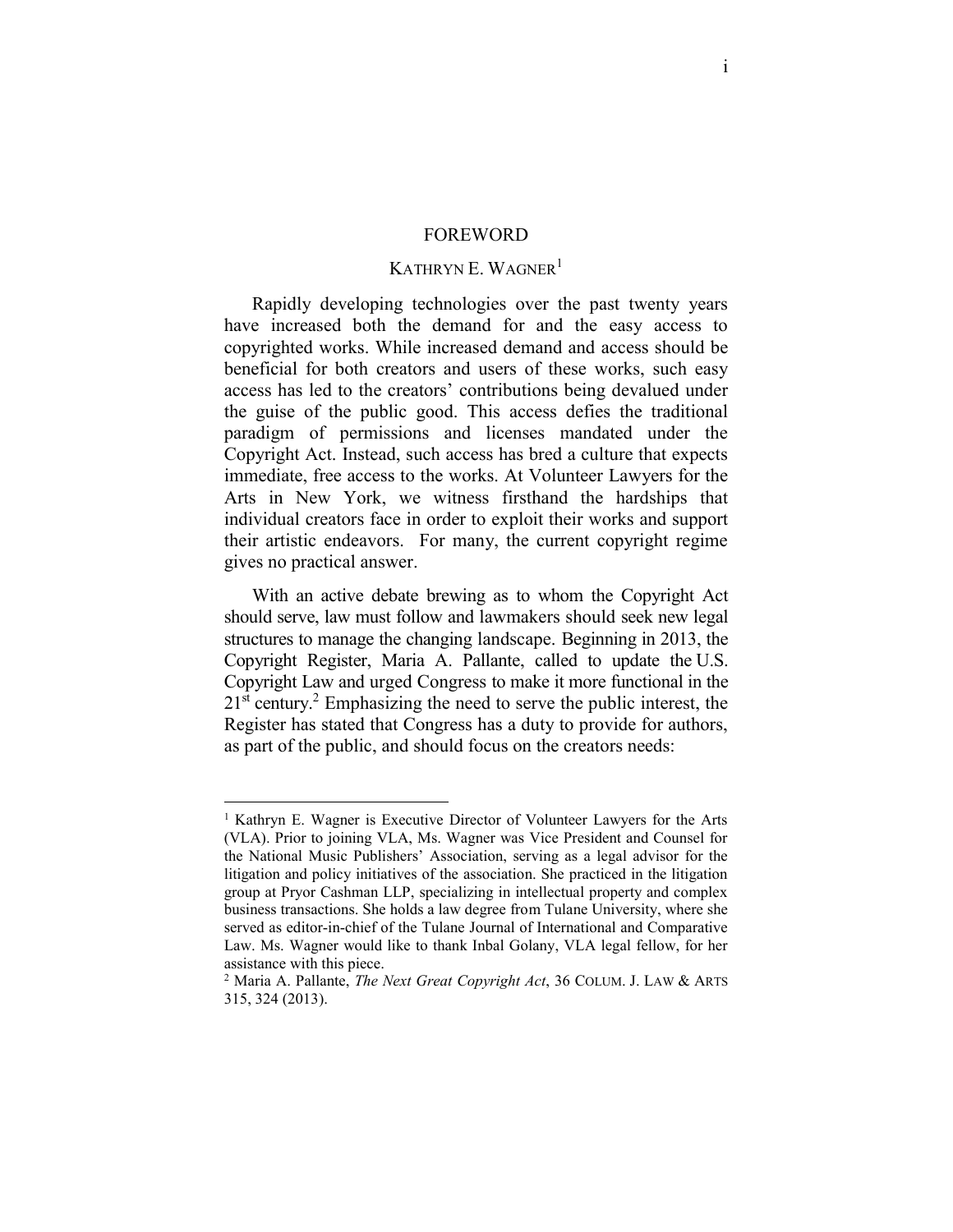<span id="page-3-0"></span>Thus, [the next copyright act] must confirm and rationalize certain fundamental aspects of the law, including the ability of authors and their licensees to control and exploit their creative works, whether content is distributed on the street or streamed from the cloud. $3$ 

To that end, Congress is conducting hearings<sup>4</sup> and has directed the Copyright Office to prepare a number of formal studies<sup>5</sup> on issues related to copyright owners' control of their works. For example, in 2014, the House Judiciary Committee, Subcommittee on Courts, Intellectual Property, and the Internet, held a hearing to address the debate regarding the expansion of fair use that followed emerging technologies. $6$  The hearing further called to reexamine the application of the "transformative use" standard,<sup>7</sup> which has been in the center of the fair use expansion debate. The Subcommittee also held a hearing covering moral rights, termination rights, resale royalty, and copyright term.<sup>8</sup> At this

<sup>&</sup>lt;sup>3</sup> *Id*, at 323.<br><sup>4</sup> *Moral Rights, Termination rights, Resale Royalty, and Copyright Term: Hearing before the Subcomm. on Courts, Intellectual Prop., & the Internet of the H. Comm. on the Judiciary*, 113th Cong. (2014) [hereinafter *Moral Rights*]; *Copyright Remedies: Hearing before the Subcomm. on Courts, Intellectual Prop., & the Internet of the H. Comm. on the Judiciary*, 113th Cong. (2014); *Chapter 512 of Title 17: Hearing before the Subcomm. on Courts, Intellectual Prop., & the Internet of the H. Comm. on the Judiciary*, 113th Cong. (2014). For roundtable examples, see Study on the Right of Making Available Comments and Public Roundtable, 79 Fed. Reg. 10571 (U.S. Copyright Office Feb. 25, 2014); Music Licensing Study, 79 Fed. Reg. 25626 (U.S. Copyright Office May 5, 2014).

<sup>5</sup> OFFICE OF THE REG. OF COPYRIGHTS, U.S. COPYRIGHT OFFICE, COPYRIGHT SMALL CLAIMS (2013); OFFICE OF THE REG. OF COPYRIGHTS, U.S. COPYRIGHT OFFICE, RESALE ROYALTIES: AN UPDATED ANALYSIS (2013); OFFICE OF THE REG. OF COPYRIGHTS, U.S. COPYRIGHT OFFICE, COPYRIGHT AND THE MUSIC MARKETPLACE (2015).

<sup>6</sup> *The Scope of Fair Use: Hearing before the Subcomm. on Courts, Intellectual Prop., & the Internet of the H. Comm. on the Judiciary*, 113th Cong. (2014). <sup>7</sup> *Id.*

<sup>8</sup> *See Moral Rights*, *supra* note [4,](#page-3-0) at 4.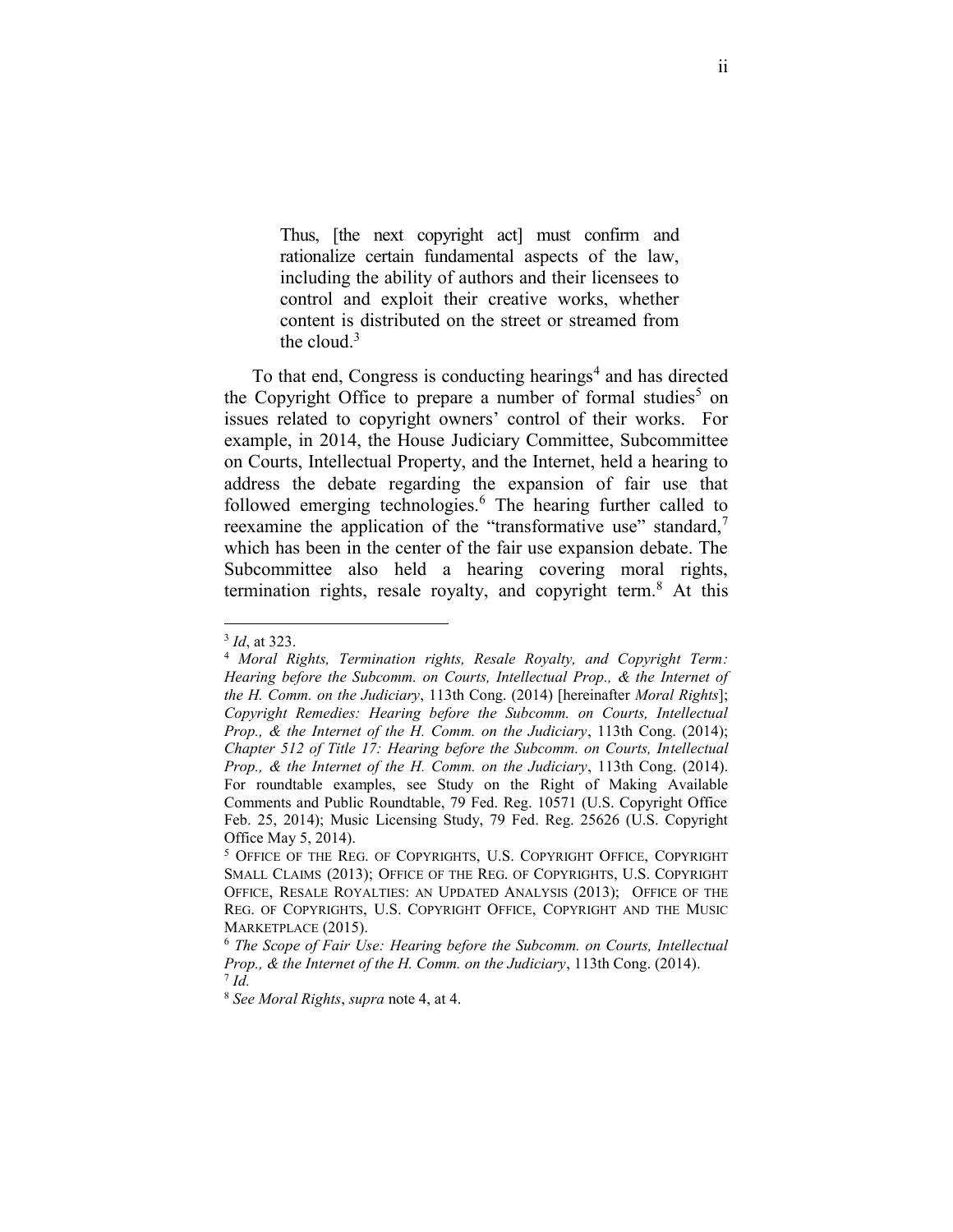hearing, Congressman Jerrold Nadler introduced the American Royalties Too (ART) Act, incorporating recommendations from the Copyright Office report on resale royalties. This report recognized that current law does not provide the same protections to visual artists that exist for other creators protected through current copyright law.<sup>9</sup> Further, the Subcommittee held two hearings in June 2014 addressing music licensing under the Copyright Act.<sup>10</sup> In conjunction with these hearings, Representative Doug Collins, along with many supporting cosponsors, introduced the Songwriter Equity Act (SEA) proposing revisions to Sections 114 (i) and 115 of Title  $17<sup>11</sup>$  Moreover, the Copyright Office recently released an extensive music licensing study after receiving public comments and holding roundtables to debate current issues facing the industry.<sup>12</sup>

This volume of Cybaris®, an Intellectual Property Law Review, presents a range of issues that serve to inform those debating the next great Copyright Act.

Alma Robinson discusses the recent developments in the effort of promoting a regulatory scheme for resale royalties in California and its effects on transactions in the United States. Robinson further draws the justifications for enacting a federal resale royalty act. California's experience with enforcing its resale royalty act and the pending Ninth Circuit decision of its constitutionality will serve to inform the national debate.

 <sup>9</sup> Press Release, Representative Jerrold Nadler, Rep. Nadler Welcomes New Report on Resale Royalties for Artists (Dec. 13, 2013), *available at* http://nadler.house.gov/press-release/rep-nadler-welcomes-new-report-resale-royaltiesartists.

<sup>10</sup> *Music Licensing Under Title 17: Part One: Hearing before the Subcomm. on Courts, Intellectual Prop., & the Internet of the H. Comm. on the Judiciary*, 113th Cong. (2014); *Music Licensing Under Title 17: Part Two: Hearing before the Subcomm. on Courts, Intellectual Prop., & the Internet of the H. Comm. on the Judiciary*, 113th Cong. (2014).

<sup>&</sup>lt;sup>11</sup> *See* Songwriter Equity Act of 2014, H.R. 4079, 113<sup>th</sup> Cong.<br><sup>12</sup> COPYRIGHT AND THE MUSIC MARKETPLACE, *supra* note 5.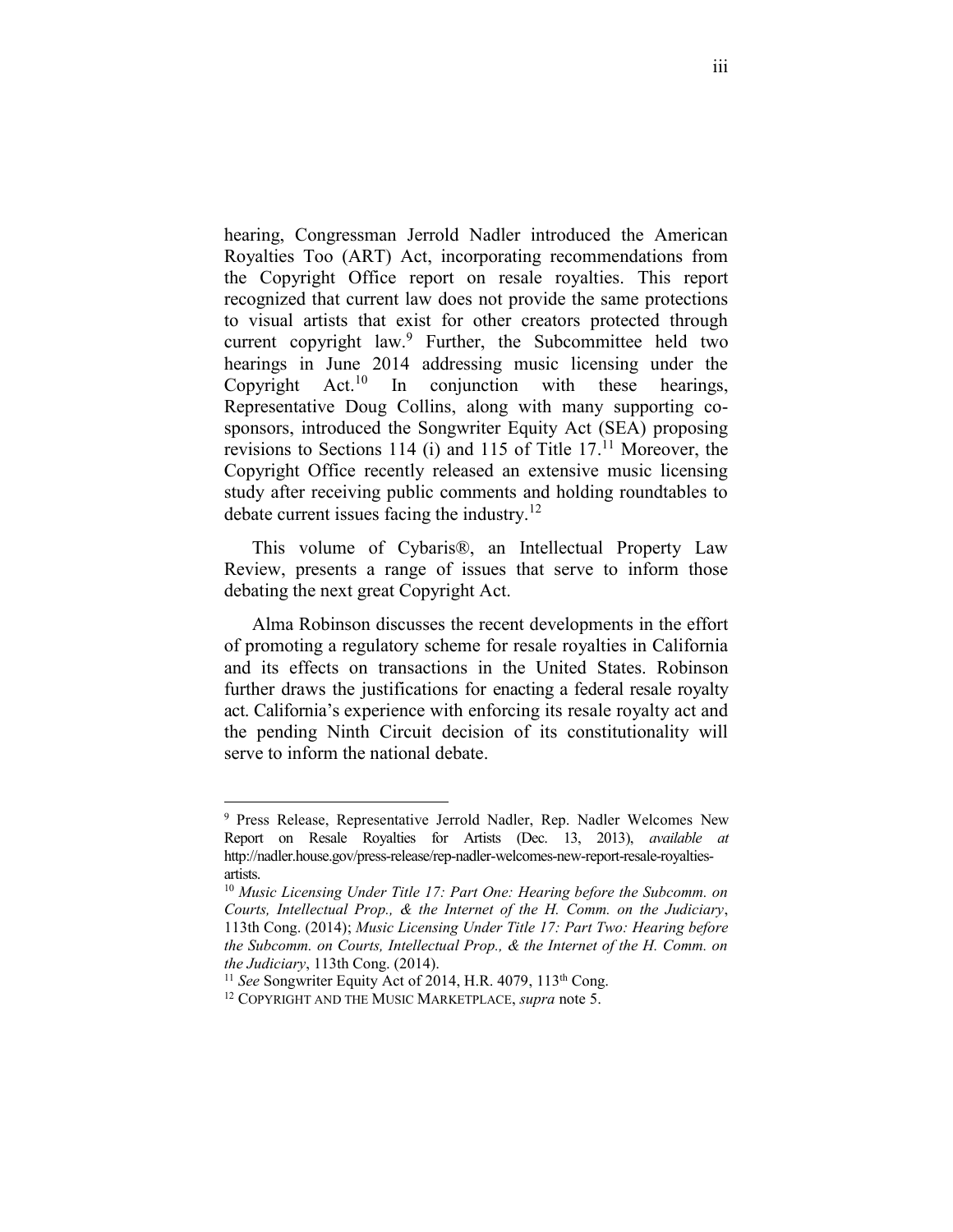Niels Schaumann, following up on his earlier work on the subject, provides a strong opinion in favor of the legitimacy of appropriation art as a non-infringing practice, building on its "transformative" nature. The fair use doctrine, as Schaumann explains, has undergone significant change, particularly in the area of appropriation art. Schaumann suggests that Courts should give deference to appropriation art when analyzing its legitimacy to appropriation artists' lack of protections, which applies narrowly to works of visual art.

Amanda Schreyer's article highlights the expansion of creative works that require the protections of the Copyright Act. Schreyer brings a thorough analysis of the protection for fictional characters, and describes the legal protections available to creators of fictional characters, as well as the limitations on the owner's rights in his characters. With Internet fan blogs and comic cons becoming increasingly popular, the effectiveness of the legal protections for fictional characters comes into question, and should also be considered as part of the broader copyright reform.

Jared R. Sherlock further demonstrates how far copyright protection might go, as he brings an in-depth discussion on whether a magic performance can be copyrightable. Sherlock explains that magicians have been struggling to protect their creative works—the secret behind their illusions—through intellectual property law, and at the same time attempting to keep it secret, in order to maintain their profession. This has led to lack of protection, as traditional intellectual property law requires public exposure. Thus, Sherlock proposes that instead of protecting the secret, a magician's performance should be protected under copyright law.

Mihajlo Babovic identifies a growing concern for many engaging in social media websites' Terms of Service agreements that affect the exclusive rights granted to authors by the Copyright Law. Babovic argues that since such agreements counter the